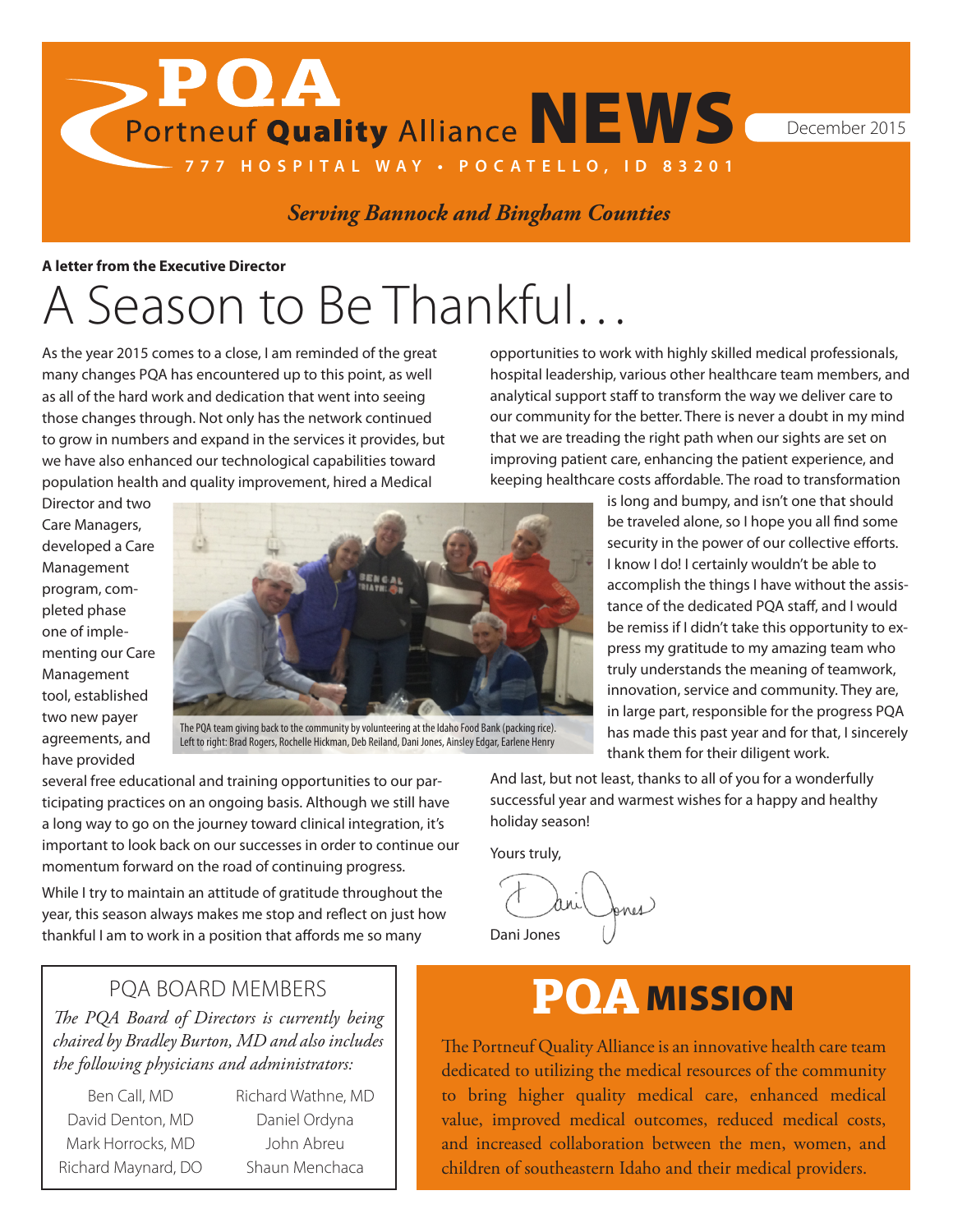**POA**<br>Portneuf Quality Alliance NEWS

# Crimson Amplify Technology Summit 2015

Dr. Drew McRoberts – PQA Medical Director, Dr. David Denton – PQA Quality, Utilization & HIT Committee Chair, and Dani Jones – PQA Executive Director, recently traveled to Washington DC October 28-29 to attend the Crimson Amplify Technology Summit. This event was put together by The Advisory Board Company and they brought their entire technology cohort for two full days of education, inspiration, and interdisciplinary networking to try and help provider networks, health systems and hospitals address today's toughest healthcare challenges while preparing for the value-based future. The summit had the following six tracks, from which one could attend a variety of sessions:

# **Margin Management**

Navigate the transition to the value-based future by protecting today's revenues and curbing tomorrow's cost growth.

# **Consumer Engagement**

Compete in the emerging retail market by predicting patient needs and providing the information and services patients want.

# **Network Development**

Assemble, manage, and market a network of choice combining the right mix of geographies, physicians, and populations.

# **Population Health**

Bend the trend on quality and cost for populations by ensuring patients get the right care in the right setting at the right time.

# **Provider Engagement**

Transform how you partner with providers to enable outsized improvements in outcomes at scale.

# **Technology Strategy**

Align business and technology leaders around a shared strategy that serves the health system today and into the future.

#### **Here are some key take-aways from the meeting:**

#### Dani Jones:

*"PQA certainly has some unique challenges as compared with other clinically integrated networks in other parts of the country due to our unique geography and rural surroundings. We simply don't have the span of providers and specialties that other larger markets have, so it is critical for us to align with the existing independent providers in our community to form lasting and collaborative partnerships that will allow our patient populations to access the high value services they need without leaving the area. This means striving for excellence in both quality and service, while keeping costs affordable. It will also be critical for us to go beyond that and get an accurate pulse on what the healthcare consumer perceives as 'value' because their definition may be quite different from our own. As these consumers become more savvy, we will need to make sure that what we're offering meets their needs and expectations."* 

### Drew McRoberts, MD:

*"The best way to improve quality of care in the hospital is to implement clinical standardization. This is going to be a big goal within service lines this coming year. The Crimson data is powerful; however, it absolutely requires engagement of providers to be useful. So the big hurdle for PQA is going to be getting providers engaged in the data and the changes that their behavior can make. The importance of an IT specialist like Brad Rogers cannot be over-emphasized."*

### David Denton, MD:

*"By working as a team we have the ability to provide high quality, consistent and affordable care for our patients. Using data will help us see how we are doing and help us know where to focus our efforts. Our patients will see increased health benefits as we work together and identify patterns and trends that we can improve. They will benefit as we work to consistently provide standardized, evidence based care in all settings."*

# NEW PROVIDER GROUPS AND ASSOCIATES

Portneuf Quality Alliance would like to announce the addition of several new provider groups and associates to the PQA Network.

Family Medical Clinic of Chubbuck Maag Prescription Manuson Magnetic Manuson Magnetic Magnetic McD, PLLC

Robert Lee, MD, PC Parkway Surgery Center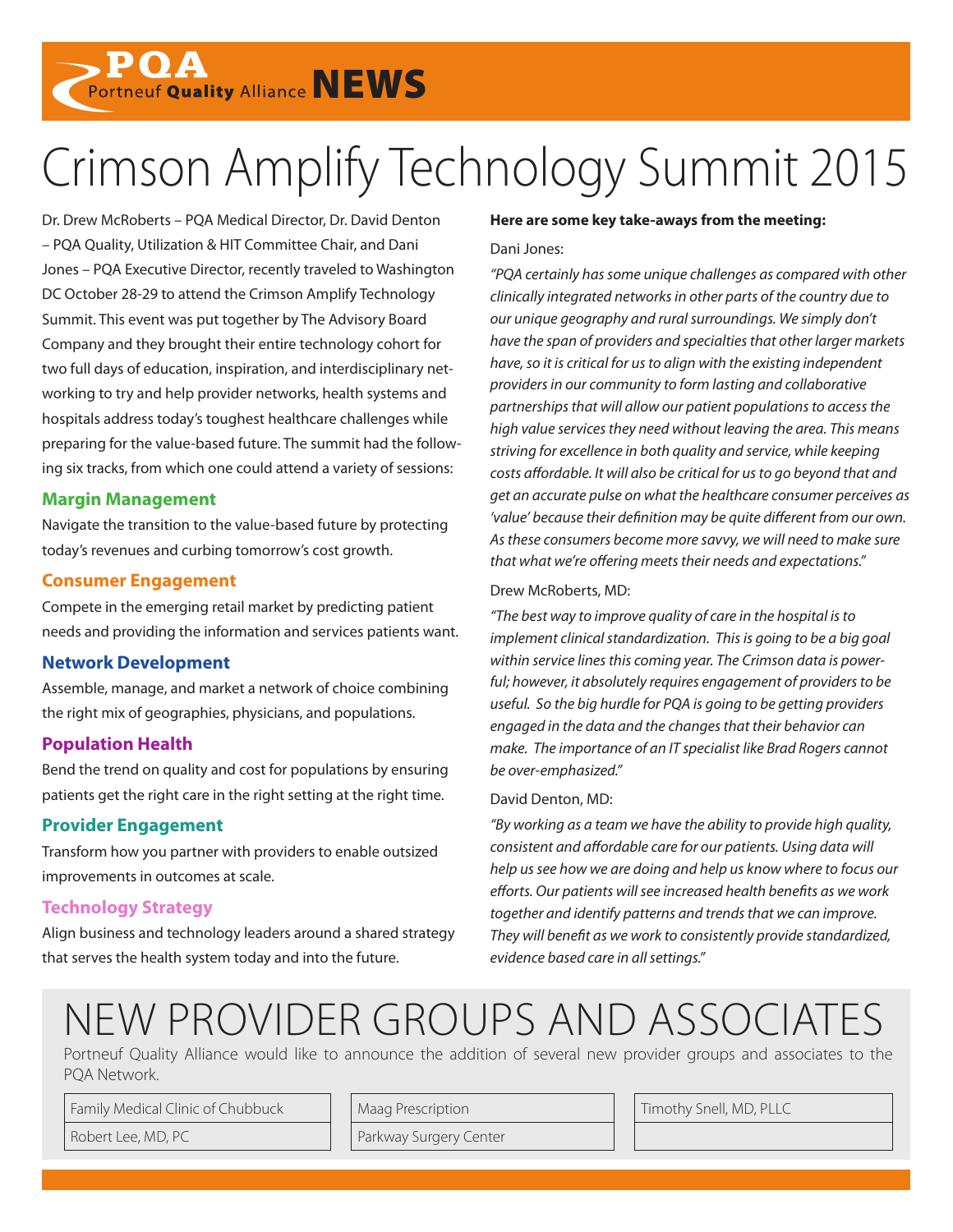**POA**<br>Portneuf Quality Alliance NEWS

# Credentialing Due Diligence

In order to assure that PQA is operating on the most accurate information, we ask that PQA be notified in the event of any change to your practice, as you would with any other network or payer. These changes include, but are not limited to:

- Adding a provider to your practice
- Removing a provider from your practice

# Open Enrollment Update



PQA will again be the primary provider network supporting the Portneuf Medical Center Employee Health Plan through UMR in 2016.

BrightPath will no longer be the wrap network in Idaho, and it will now be the United Health Options PPO network, which is the same as the national wrap network. Open enrollment for that plan started on November 2nd and closed on the 20th.

- Change of address, telephone number, and/or any other contact information
- Enumeration changes (ex. Tax ID, NPI)

To submit any credentialing paperwork or updates, please use the following email address: [PQAUpdates@portmed.org.](mailto:PQAUpdates%40portmed.org?subject=Credentialing%20Updates) For any questions or concerns, feel free to contact the PQA office at (208) 239-2660.

Open enrollment on the insurance exchange started on November 1, 2015, which will hopefully bring PQA more members via the ConnectedCare product. Please remember to adjust your provider panels accordingly with Blue Cross of Idaho as to whether or not you are accepting new patients, as members will be required to select PCPs to enroll in this product.

For more information about general exchange enrollment, you may visit YourHealthIdaho.org or contact a local broker for assistance. The local Blue Cross District Office is also happy to help with questions about specific Blue Cross of Idaho products, such as ConnectedCare. Their direct number is (208) 232-6206.

# Getting to Know the PQA Care Managers



# **DEBRA REILAND**

**What is your background that qualifies you to be a Care Manager?**

I have a B.S. (Bachelor of Science) in Recreation Therapy, a B.S. in Nursing, a Master of Science in Nursing as an Adult Clinical Nurse Specialist, and a post–Masters Certificate in Nursing Education. I also have 20 years of experience as a nurse in home health/hospice care and nine years teach-

ing at Idaho State University. The majority of my career has required management of activities, teams, students, staff and patients. These experiences give a good base to be a Care Manager.

# **Describe what your role will be at PQA.**

The healthcare system is complex. One of the important roles will be to help patients navigate the system, whether it is directing them on follow up with the community resources, or provider services that would best meet their needs. Being a Care Manager is about improving the population's health one individual at a time. You do this by

guiding people to the opportunities for better health and involving their support system as well. Not only supporting patients, but also supporting the providers and organizations within the network will be an important piece to the Care Manager role at PQA.

## **What are some similarities and differences between your past positions and your new role at PQA?**

I ran a health maintenance program that did home visits to patients with the idea to maintain individuals health by utilizing community resources. Through the home visits, I was able to see the conditions of the patients, their environment, and support systems that needed interventions. In doing this, I gained an understanding of the services that people needed to maintain their health and safety while focusing on patient education and their responsibility in their own care. One of the big differences is the changing climate of health care. There is more emphasis on value-based care and not fee-for-service care. The role at PQA requires coordination among a team of providers and organizations that track the patient closely over a period of time. More providers and organizations are including the Care Manager role to assist the patient with transitions of care and PQA will be responsible